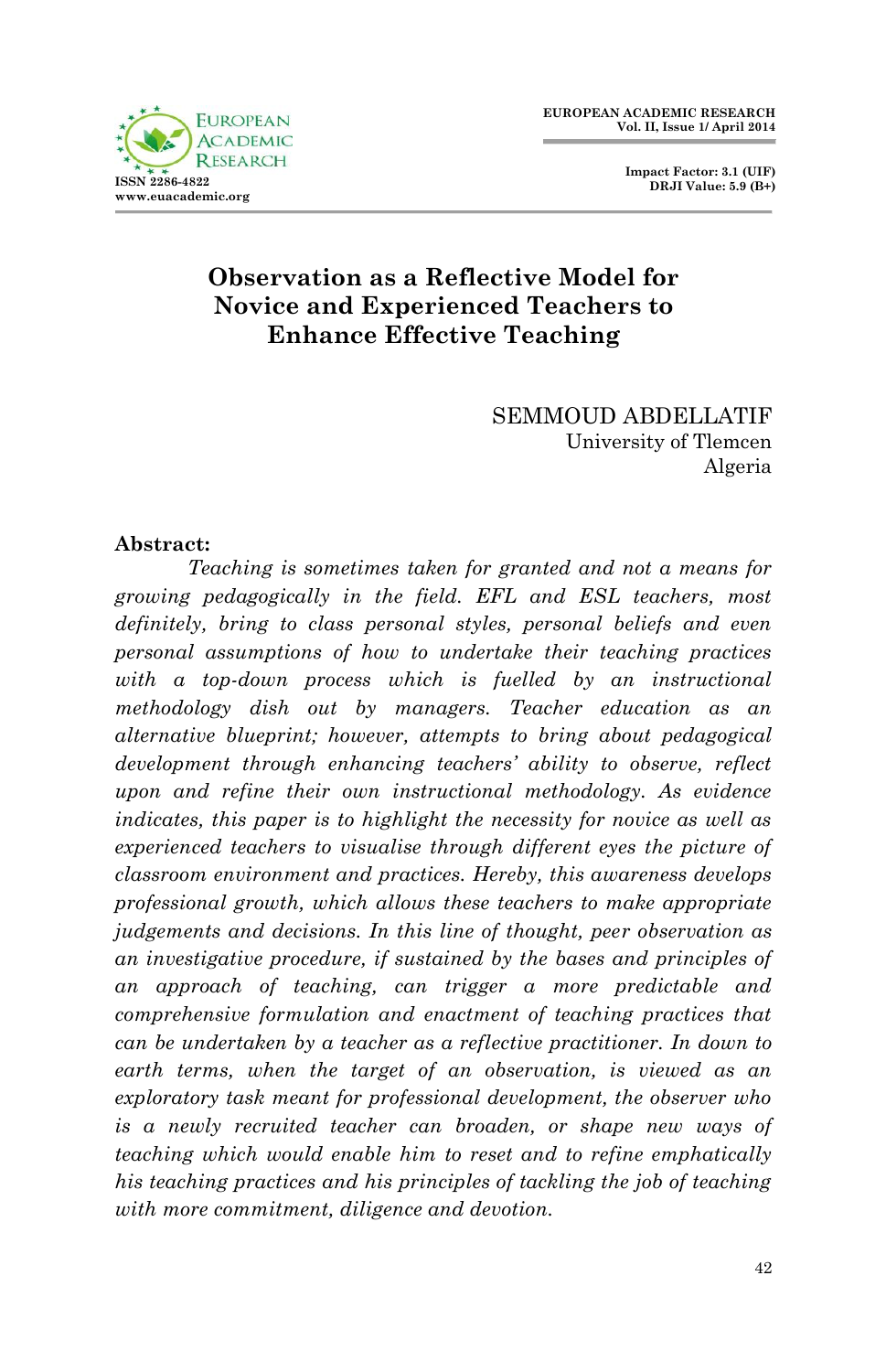**Key words**: novice teachers, experienced teachers, observation as reflective model, effective teaching

# **Teacher Education Development Defined**

The conception of TED as a reflective process is the one in which every aspect and stage of teacher education experience becomes open to critical examination and reconsideration. It asks teachers to observe themselves, collect data about their own classrooms and their roles, and to use the data as a basis for self-evaluation, and for change. In other words, TED encourages teachers to benefit from the procedures of classroom research and self-reflection to understand better themselves and what is happening in their own classrooms in order to gain a renewed sense of purpose and direction (Ourghi 2002).

Teachers who find it hard to carry on their routinised ways of teaching and would like to change thoroughly their teaching practices, by trying new ideas or changing the ways they use old ones, not only they improve their own performance, but also they learn more about teaching and about themselves. The concept of teacher education development can be introduced while teachers attend in-service training to both prospective and experienced teachers. Ely suggests that while in teacher training,

> Teachers learn clearly defined skills and behaviours appropriate to second language instruction…teacher development is concerned with preparing teachers for the exigencies of unforeseen future teaching situation. It attempts to bring about pedagogical development through heightening teachers' ability to observe, reflect upon, and modify their own instructional patterns. (Ely 1994, 336)

Ely discusses the new language teaching/ learning paradigm in which teachers whether prospective or experienced can be involved and which entice them to change their assumptions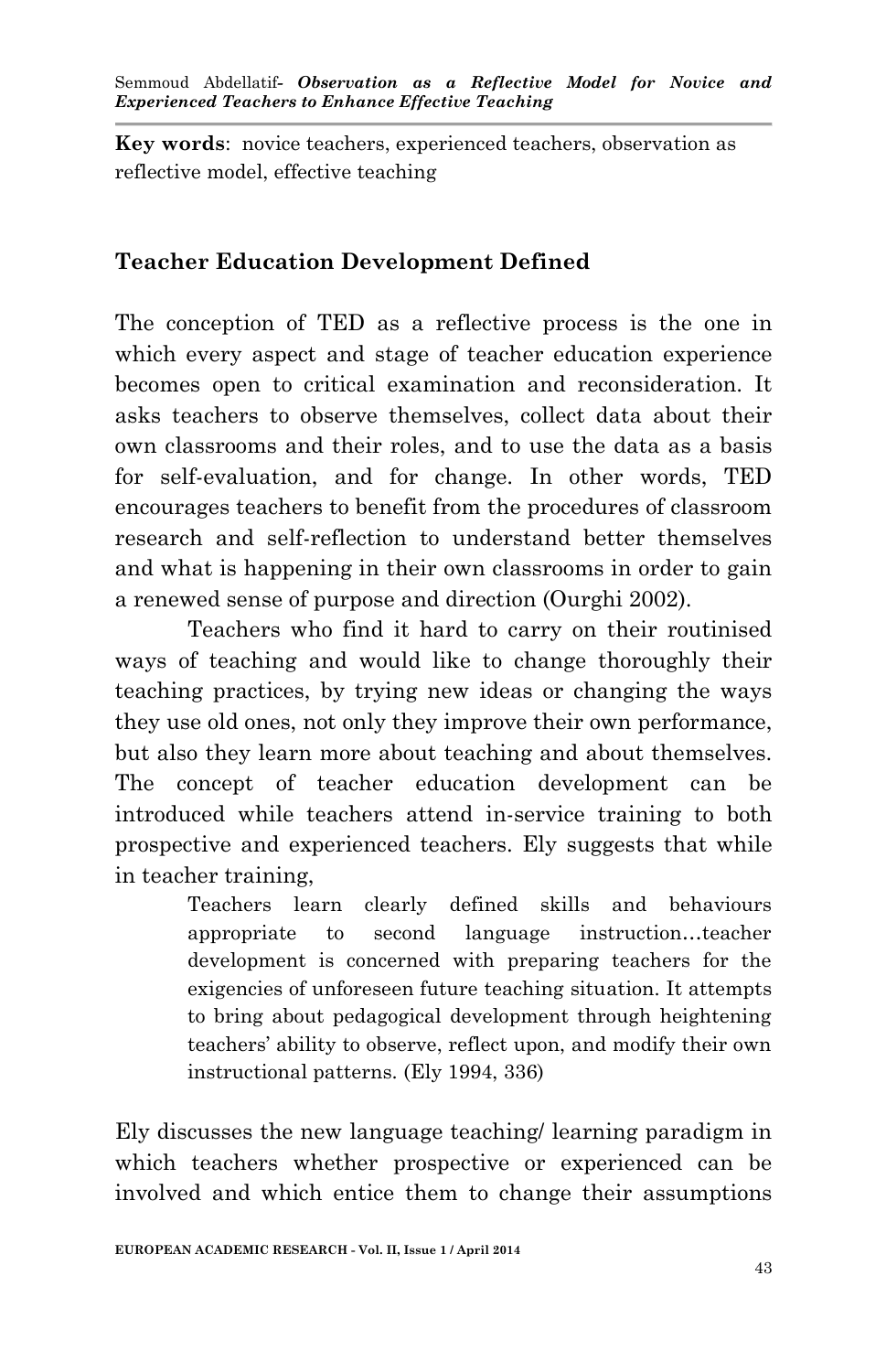and their attitudes of teaching for better and for improvement. **Development for Prospective and Experienced Teachers**

Teacher development can be a career-long process which may be undertaken by experienced teachers as well as prospective ones. If separated from training, development means something distinct and unusual, and that people who have little or no experience of teaching are not ready with the issues it raises. Yet, this is a misrepresentation of the nature of teacher development, which is a reflective way of approaching whatever it is that teachers are doing at whatever level of experience they are doing it. The focus of teacher education is extended from a narrowly based training model towards a broader approach in which developmental insights are learned alongside classroom teaching skills. Henceforth, it is the role of teacher educators to design and implement teacher education programmes both at pre-service and in-service levels. Pennington argues:

> viewing teaching as a profession provides a motivation for continuous career growth, and that teacher educators have a responsibility to prepare teachers right from the start to adopt a development perspective. (Pennington 1990, 134)

This is to say that this developmental perspective aims at setting programmes which will have, as goals, the development of a set of classroom skills and knowledge. More importantly, to impel teachers to develop their own pedagogical belief system for both novice teachers at the level of university and, of course, for tenured and experienced teachers, who have worked for a given period of time as fulltime teachers at the level of a secondary school. Thus, teacher preparation moves beyond training in the narrow sense to enabling a teacher to reflect upon any situation rather than training for a specification.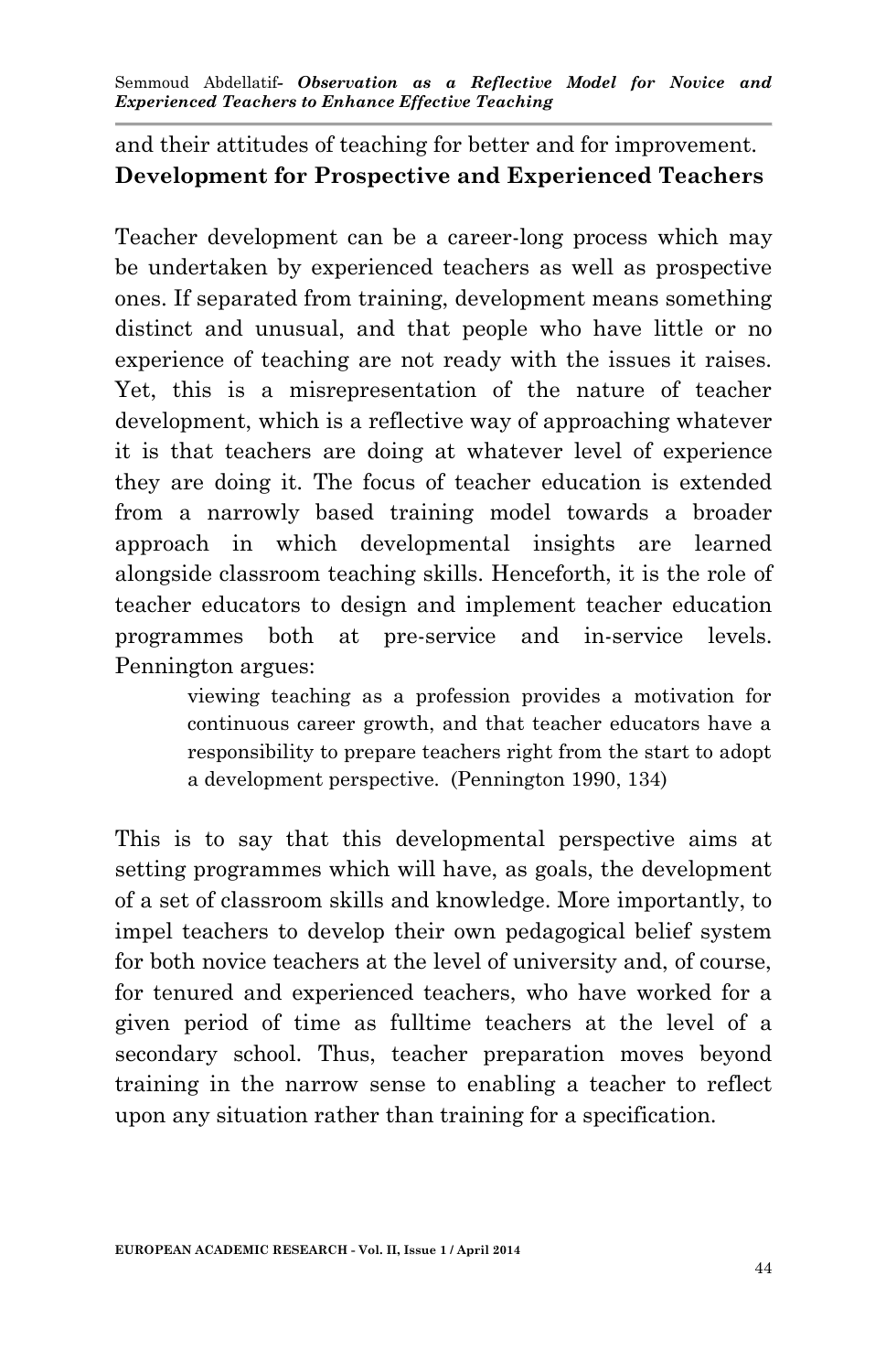# **Teacher Development Defined**

The word Development is definitely related to the widely known term "training"; and both are complementary in the sense of achieving an efficient and effective level of skills and knowledge in the teaching of a language. Development means, "the empowerment of the teacher, in the sense of endowing him with the status of an autonomous professional" (Benmoussat 2003, 258) This implies that conception of Teacher Education Development is not one-off, but goes along and extend to the entire career of a teacher.

Development is a movement towards change and growth. It is also the process of becoming the best kind of teacher that a teacher can be (Underhill: 1986). Going through this process requires special motivation questions from the teacher such as:

- How can I become a better teacher?
- How can I enjoy my teaching more?
- How can I feel that I am helping learning?

Development, henceforth, has to be bottom-up, i.e. it is to be generated by the teacher himself not dished out by managers according to their own view of what development teachers need. A professional development wherein teachers' decisions are primarily directed by impulse or by convention without coming to a conscious decision that they are the right things to do or, they are doing things that they have consciously decided they want to be doing, would probably lead to a routinised way of teaching. Contrariwise teacher education development is an important way for teachers of acknowledging their own inner needs and desires and of making their experiences more worthwhile. It is, in fact, about the inner world of responses that teachers make to the outer-world of the classroom. Underhill, quoted in Head and Taylor (1997, 5) defines TED as:

> a process of becoming increasingly aware of the quality of the learning atmosphere we create, and as a result becoming more able to make creative moment by moment choices about how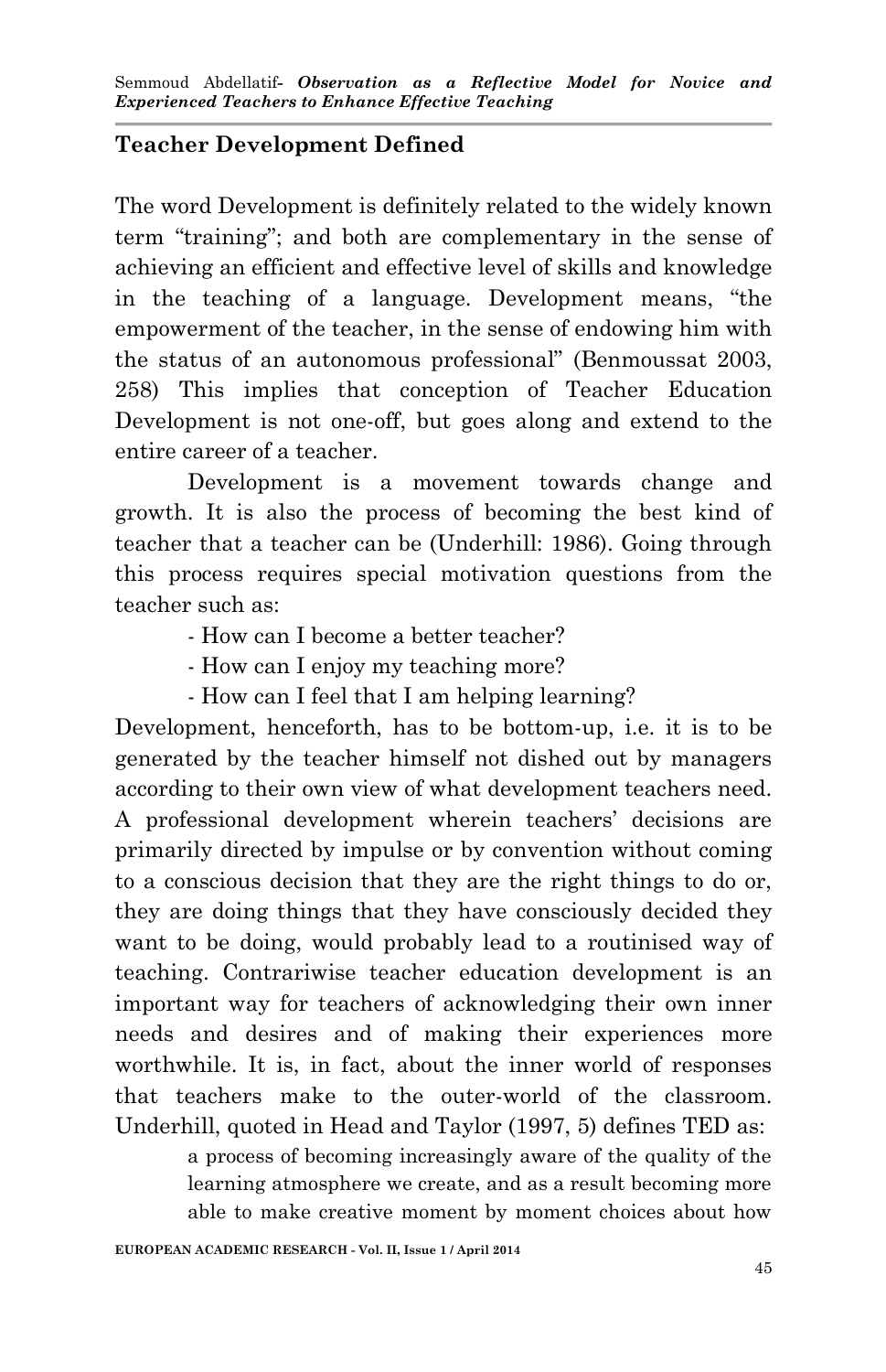we are affecting our learners through our personal behaviour. 1991, 2)

#### Likewise, Benmoussat (2003) argues

that development is shaped as a distinct concept in the teacher's thinking about learning. It is a helpful and insightful approach to explore the process involved in the teaching / learning mechanism in order to develop and improve the teacher's professional competence. (Benmoussat 2003, 229).

TED is also defined as a way of learning which complementary to training, and which is motivated by teacher's own questionings of who they are and what they do, rather than by any external training agenda. Head and Taylor posit that:

> Teacher development draws on the teacher's own inner resource for change. It is centred on personal awareness of the possibilities for change, and of what influences the change process. It builds on the past, because recognizing how past experiences have not been developmental helps identify opportunities for change in the present and the future. It also draws on the present, in encouraging a fuller awareness of the kind of teacher you are known of other people's responses to you. It is a self-reflective process because it is through questioning old habit that alternative ways of being and doing are able to emerge. Head and Taylor(1997, 2).

Current definitions of teacher education development also highlight that it is a process whereby teachers refine and develop knowledge of their subject, enhance their skills in teaching it, and evolve a positive teaching style which is able to adapt as they judge changing circumstances and situations throughout their teaching career. (Tricia Hedge 1996).

Teacher development impels teachers to stir their competences such as skills, experience, knowledge and get from them an impetus that would change their views on teaching. This change is based upon past experiences and aims at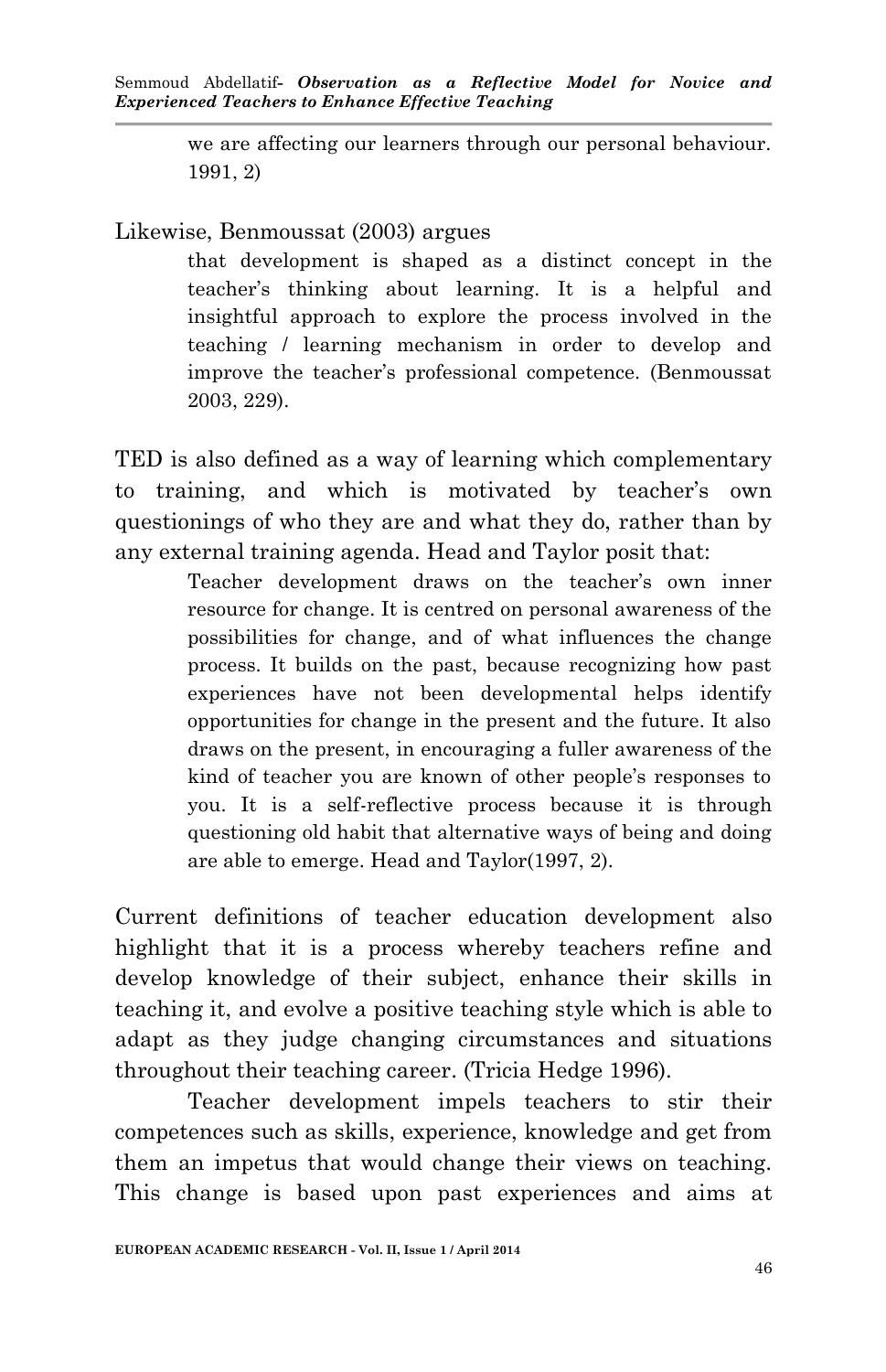developing and improving their professional competence.

# **Reflection the Key Concept of TED**

Teachers, who launch themselves in the trend of reflection, become aware of their behavioural ways of teaching. This will help them to connect their actions to their learners' by collecting data about their teaching, examine their attitudes, beliefs, assumptions and teaching practices, for self-evaluation and for change. By doing this, they can move beyond routinised responses to classroom situations and can also attain a higher level of awareness.

In this respect, the process of reflection denotes by assertion that teachers who get involved in this trend become aware of their jobs' ends and purposes relatively to the changes they generate in their teaching practices. This means that this can be considered as the process of understanding and improving one's own teaching experience. It can be also stated that this process of learning to teach continues throughout a teacher's entire career and whatever the implemented approach is, teachers learn how to formulate the purposes and ends of their work, examine their values and assumptions and therefore generate new knowledge about teaching. Writing in the same context Webb pointed out that:

> "If we are to become more effective teachers, we need to become more reflective teachers. To be reflective we need to articulate out theories of learning, critically examine and them replace those parts which we suspect or, better still, can show do not work". (1996, 30)

When teachers are engaged in reflection on teaching they become monitors of their teaching practices which they can alter whenever the change appears to be profitable for their learners. This involvement in reflective teaching provides teachers with data and with procedures which can shape or structure myriad of activities which, in turn, generally lead to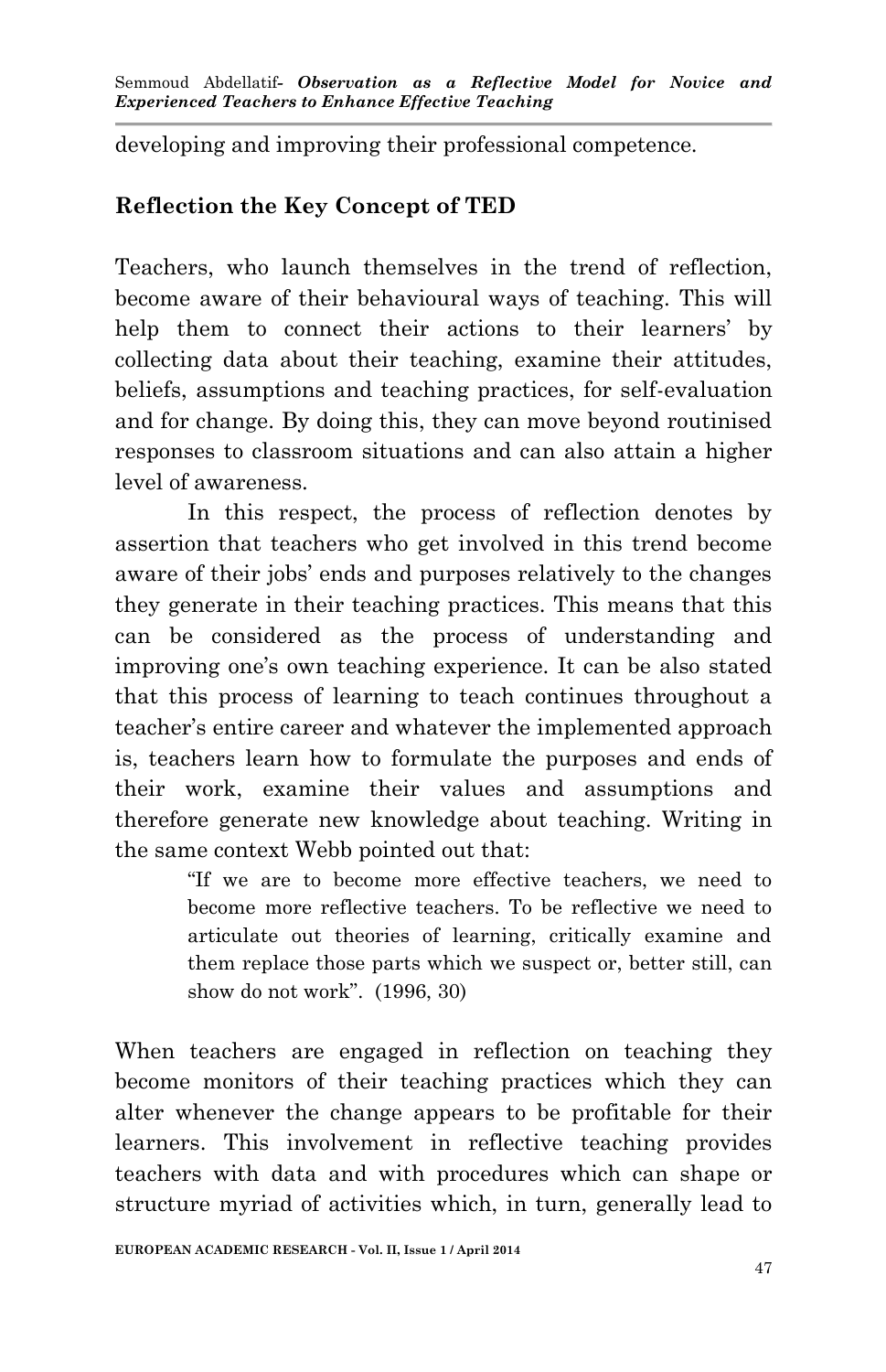achievable objectives. Likewise, Pennington posits that

the term reflective teaching has come to signify a movement in teacher education, in which students teachers or working teachers analyze their own practice and its underlying basis, and then consider alternative means for achieving their ends. (1992, 48)

She goes on writing

The use of the term reflection in the context of instruction can be interpreted in the sense of (1) thoughtful consideration, as well as in the sense of (2) mirroring, symbolizing or representing (ibid).

Further, this approach is teacher initiated and directed, rather than imposed from elsewhere because it involves instructors observing themselves, collecting data for self-evaluation and for change and for professional growth. When teachers develop a reflective practice over a long period of time at different levels of action, observation, analysis and planning, they would be able to articulate their own practical theories, critically examine them, compare them with alternative theories and revise them. Griffiths and Tann (1992). However, what is worth noting, is that reflection can be exerted either during the performance of a lesson in the classroom setting, or outside of it. Hereby, many writers have emphatically theorised two distinctive temporal dimensions of reflection.

### **Reflection-in**-**action**

Teachers who have attained a technical expertise in shaping and refining their practices, are mainly the ones who can reflect immediately and automatically while they are acting .Their actions are spontaneous, intuitive reactions to problems that may arise while a lesson is in progress. What they do, in fact, is to combine the skill of making on-the-spot decision with a reflective approach, to change the course of the lesson, to see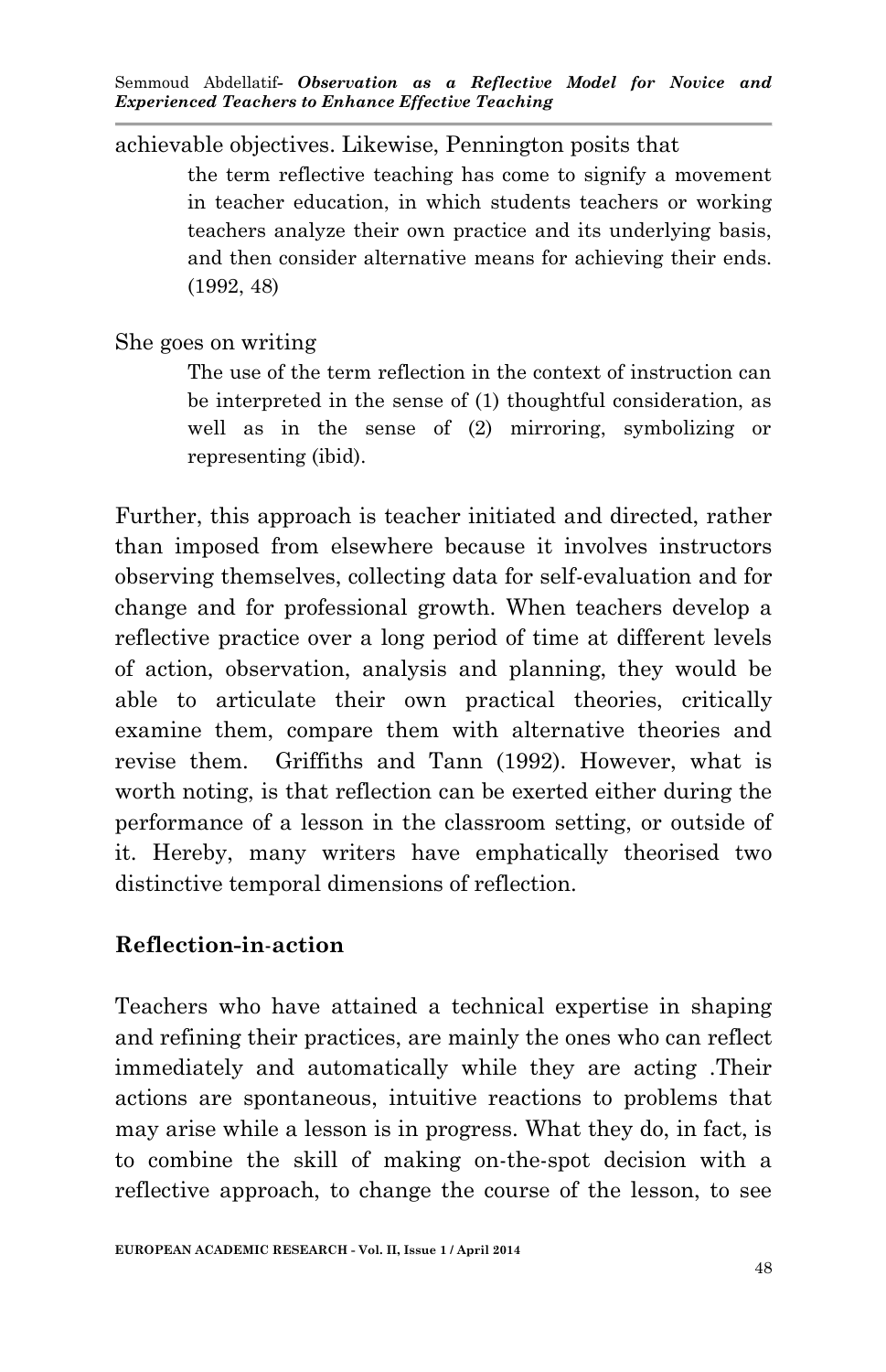what influenced it and to set appropriate solutions. In this way, they engage themselves in a process of self-directed learning based on personal experience. Schon argues:

> There is some puzzling, or troubling, or interesting phenomenon with which the individual is trying to deal. As he tries to make sense of it, he also reflects on the understandings which he surfaces, criticizes, restructures, and embodies in further action. It is this entire process of reflection-in-action which is central to the art by which practitioners sometimes deal well with situations of uncertainty, instability, uniqueness, and value conflict. (1983, 50)

According to Schon reflection in action questions the assumptions underlying the routine that has been disrupted: 'we think critically about the thinking that got us into this fix or this opportunity; and we may in the process, restructure strategies of action, understandings of phenomena or ways of framing problems' (Schon 1987, 28) This is to say that with the rising of the problem, the teacher recalls his past experience so as to set up alternative practices which can easily give way to a better involvement of learners.

# **Reflection on action**

It is called mirroring experience. (Ur 1991) states that reflective teaching is a personal reflection. Self-inquiry and critical thinking can help teachers in re-considering how their teaching process is guided and re-evaluating their planning and their action sources. It helps raise awareness of what should be done later to avoid weaknesses. Thus, such practice can be attained by recalling own experiences in a collaborative way by meetings and discussions with a colleague or some colleagues to enlighten ambiguities through suggestions and providing solutions. This implies that this reflective dimension can happen at any time during or after the teacher's work day, as a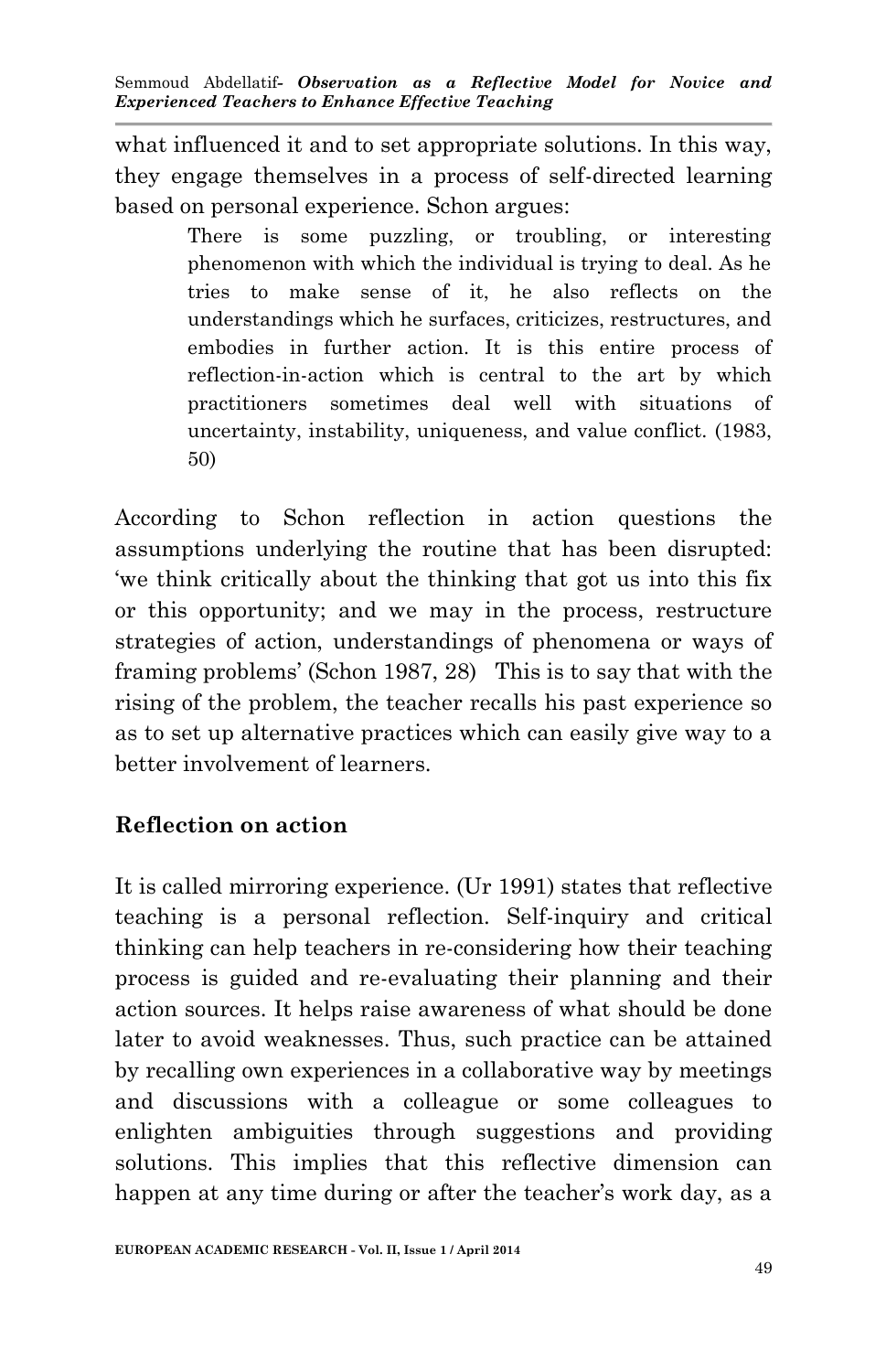result, the existing plans may be reformulated or eventually, completely modified.

#### **Investigative Procedures in Classroom Practice**

When embracing the concept of reflective teaching, committed teachers do often internalize the skills to change their teaching and become better at teaching over time. This commitment enhances them to take a responsibility for their own professional development, which is the key note of the idea of the reflective teacher. Perhaps, the most convenient time for teachers to start being responsible is when they carry out this teaching with some developmental activities which underlie change towards betterment of the teaching / learning process.

To attain this level of education, Liston and Zeichner laid an emphasis on three key features of reflective teaching:

- A reflective teacher takes responsibility for his own professional development.
- A reflective teacher is aware of and questions the assumptions and values s/he brings to teaching.
- A reflective teacher examines, frames, and attempts to solve the dilemmas of classroom practice. (Liston & Zeichner 1991, 36)

The third key feature of reflective teaching is the one which consists of adapting developmental insights and translating them into practical developmental tools, making decision on the practice of each. These are, in fact, investigative procedures which the reflective teacher implements relying on himself feedback and on learner's feedback so as to solve the dilemmas of classroom practice. These procedures can be undertaken by teachers either individually or collaboratively. In Algeria, teachers at the level of secondary school can easily use these developmental activities to achieve a change and a professional growth. These include teaching journals, lesson reports, surveys and questionnaires, peer observation and action research.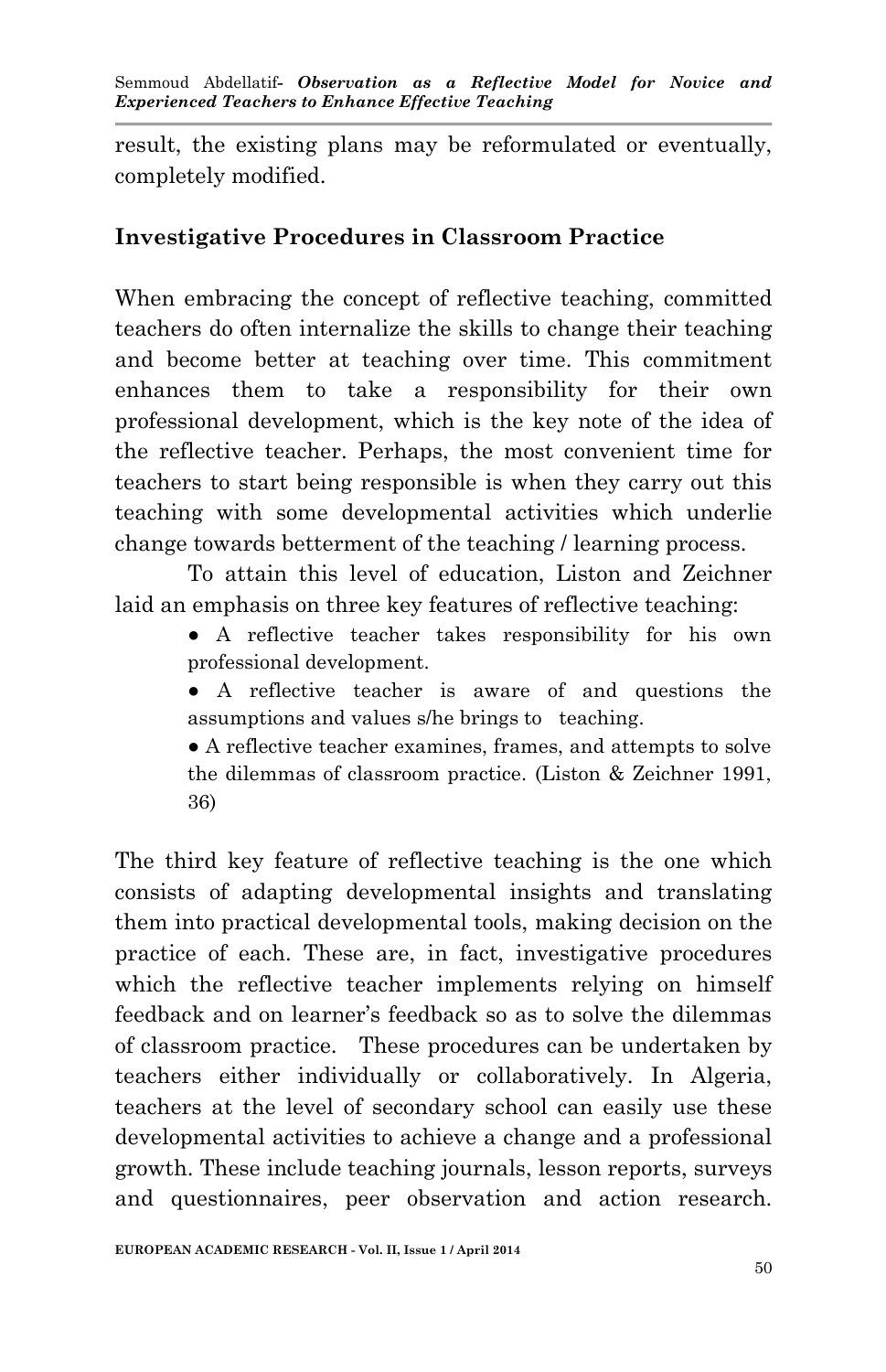Advocators and pedagogues insist on investigative procedures to be inserted in teaching practices and the opportunities for critical reflection to improve their teaching. Their works include a variety of checklists and self analysis sheets that allow teachers to observe their teaching in retrospect and make continuous progress. These pedagogues are: Nunan (1988, 1990), Allright and Bailey (1990, 1994); Richard and Lockhart (1996), Freeman and Richard (1996), and Head & Taylor (1997). Teachers who set off embracing the ongoing process of reflection start by identifying and exploring their own practices and underlying beliefs. To manage this, they should consider the following questions:

# **Journals Writing**

Teachers collect all the events which occur within the classroom practices and mention them in a diary. The gathered events will serve the teacher to make reflection upon what change in classroom practices will appear. Keeping a journal helps the teachers achieve a better classroom management and brings in a deeper understanding of the teaching / learning process. Putting a journal can also be of great importance in collaborative teaching in the sense that it helps teachers meet, discuss and exchange ideas when they use one another journals. The advantages of collaborative journal are varied. It can provide access to covert variables influencing the customary ways of teaching, and it also helps to generate questions and hypotheses for eventual action.

# **Lesson Report**

The main aspects of the lesson are generally gathered in the lesson report. It is, in fact, a structured inventory wherein the teacher describes all the features of his lesson. The aim of lesson report is to provide the teacher with the procedure which he will adopt in order to organize the features of the lesson for a later practice. Timing is an important aspect since the teacher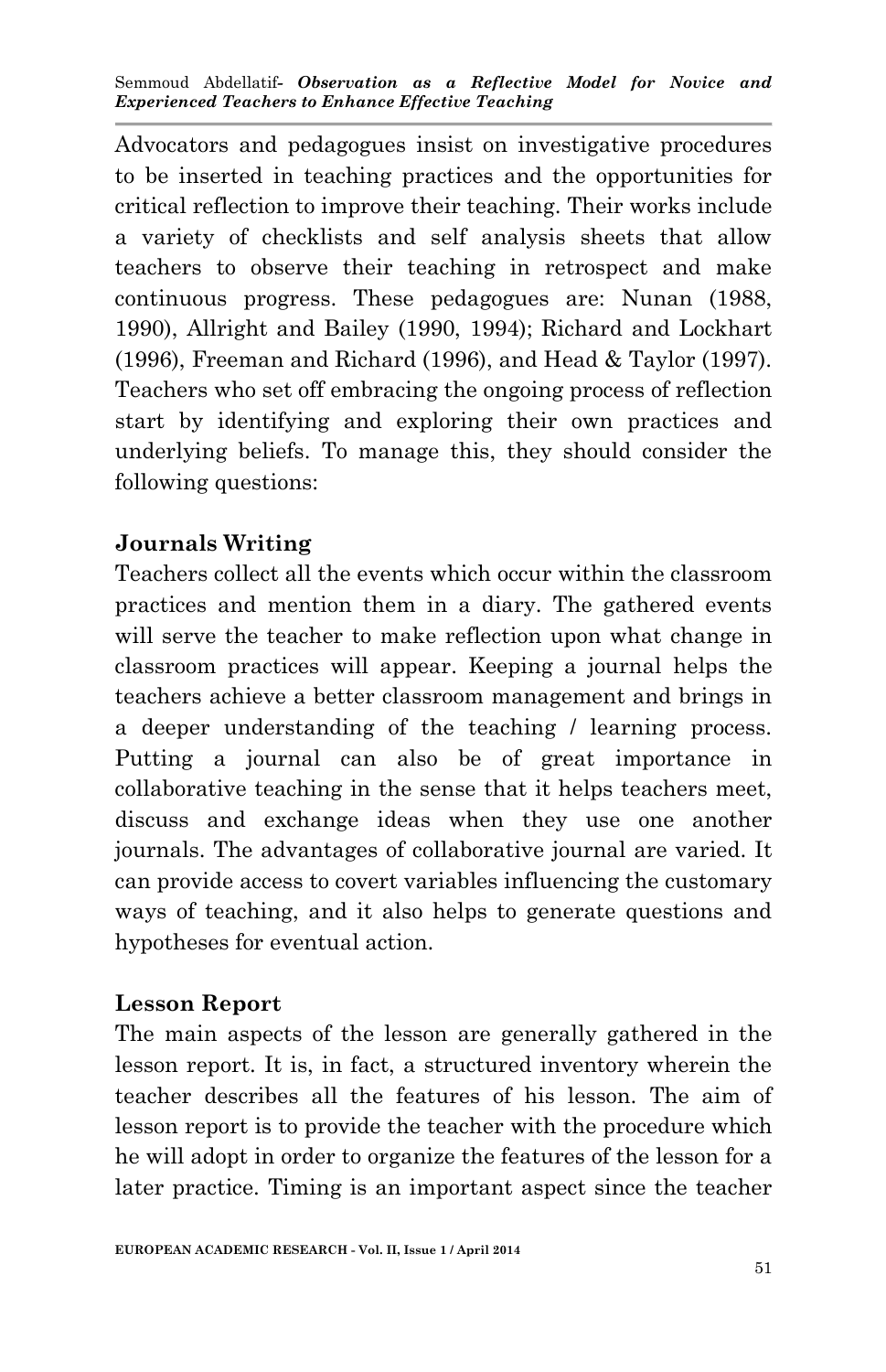mentions the timing of each part of the lesson in the lesson report. Effectiveness is another feature of lesson report; it is a thorough description of what actually happened from the teacher's point of view. Contrariwise, a lesson plan gives a full description of each part of the lesson, the teacher will come across and wherein expected learners abilities are stated.

# **Doing Peer Observation**

Peer observation is viewed as a collaborative non-judgemental process involving two or more peers who mutually benefit from the dialogue that takes place. "Teaching" is used in its broadest sense to encompass the design of curricula and the planning of assessment as well as all activities that happen in the classroom. It also includes pedagogic activities that make use of the virtual learning environment. The variety of our pedagogic practice requires a flexible approach to its observation and review, as much learning (both staff and student) happens in different spaces other than the traditional classroom setting. It is anticipated that staff will work reciprocally in pairs when engaging in POLT. A reciprocal approach means that each person takes his or her turn in observing and subsequently facilitating a dialogue about the area of pedagogic practice identified for observation and review. The intention is that within this dialogue questions are asked to stimulate reflection and discussion, and where appropriate, to provide each other with feedback. It is important to remember it is not just a one way process, often those who are observing learn just as much as the staff member who is being observed. Our process does not exclude the role of a developmental model of peer supported review, particularly for staff new to teaching. In a developmental model peers work together, but one is more experienced than the other and the intention is to develop the lesser experienced individual's teaching practice. It is anticipated that staff will work reciprocally in pairs when engaging in POLT.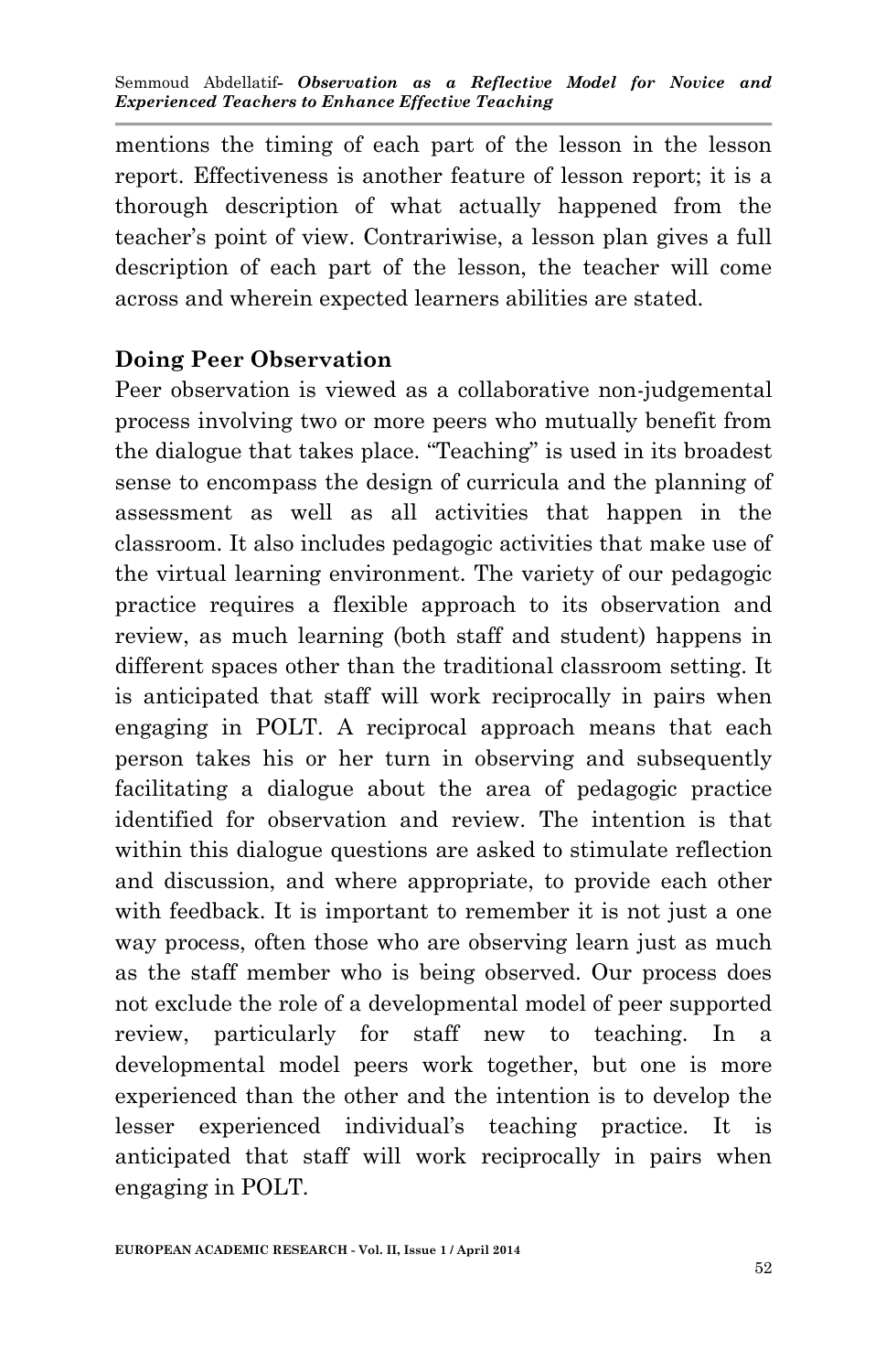Observation should not be seen as a replacement to student evaluation. Students can reliably comment on a number of aspects of course delivery, not only because they are the intended participants in the teaching learning process but they also are involved in all sections of the paper. Nevertheless, with careful preparation, colleagues can provide an alternative perspective to that given by students. Unfortunately, poor planning and the involvement of uninformed peers can cause reliability problems.

These guidelines are designed to assist university teachers to obtain systematic feedback from

 A common element in the peer review process is the observation of teaching. Peer their colleague on aspects of their teaching. Peer observation is likely to be of greatest benefit if the arrangement is a reciprocal one. A key principle of peer observation is that the person who asks for and receives the feedback must remain in control of the process of peer observation. Constructive feedback at all stages is therefore paramount. Below are some suggestions for setting up a peer observation agreement. In addition, an organising framework is provided to assist with the observation.

### **The Observation**

The observer should sit in an unobtrusive position but where they have a good view of everything that takes place. If agreed, the lecturer should introduce the observer but avoid further comment which may alter the behaviour of the students. A range of techniques are available for note making (e.g. a holistic approach followed by a narrative report, an analytical approach that uses a checklist or rating form, videotaping etc).

Whatever technique you use it is important to remain descriptive rather than judgmental. The following example illustrates how a judgmental observation can be rephrased in a way that is both descriptive and specific.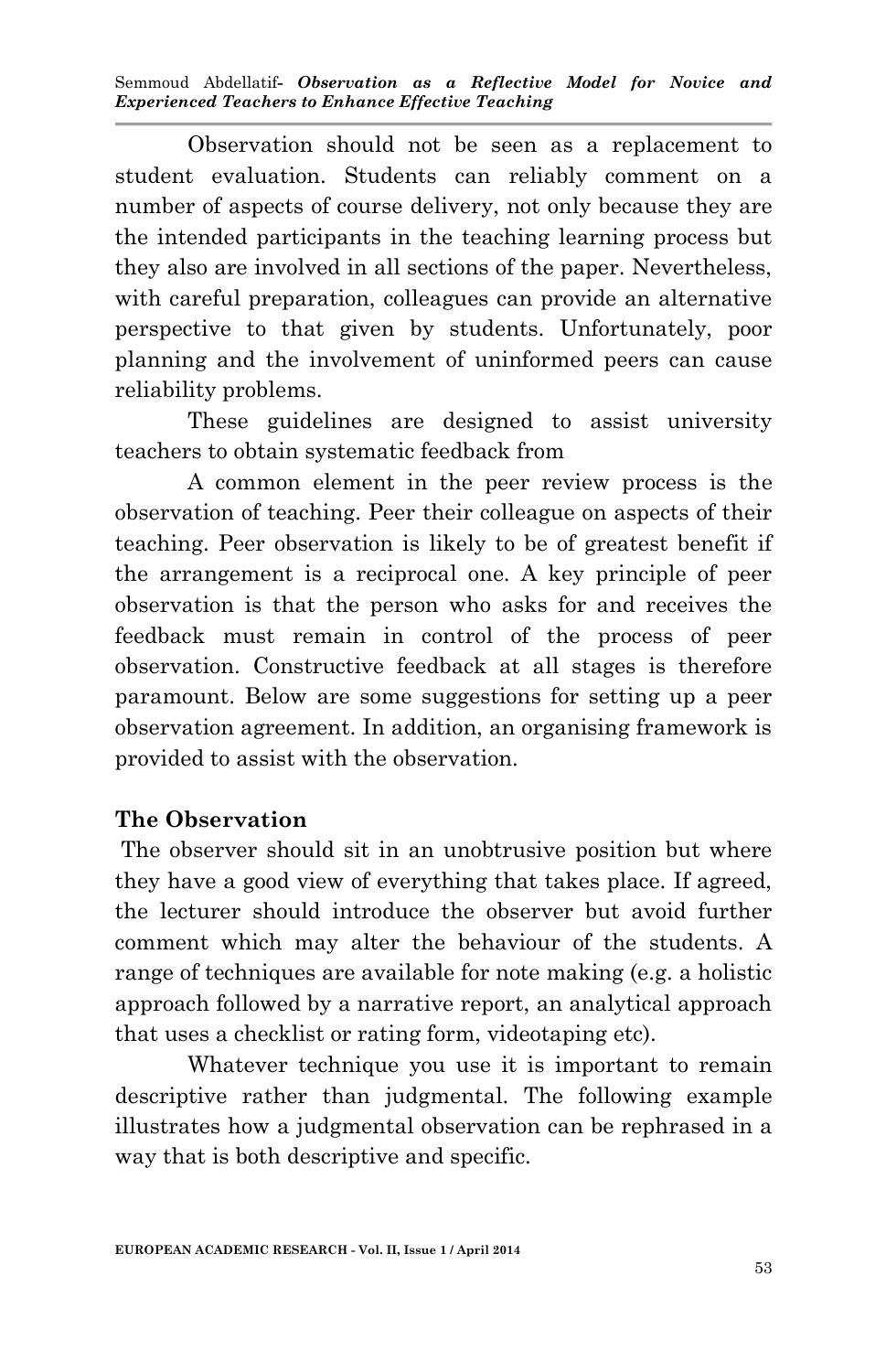### **The Follow-Up Meeting:**

A 'debriefing' meeting should take place as soon as possible after the class session. Ideally, this should take place somewhere neutral. It is important that this session is both enjoyable and constructive and allows plenty of input from the teacher. You may wish to begin by allocating time for the teacher to reflect on how the class went before the observer comments or makes suggestions. Appendix D provides some suggested questions to stimulate reflection. Ensure that the feedback is constructive

Move beyond comments about the legibility, audibility or complaints about students to deal with broader issues. Allow time (either in the follow-up meeting or subsequently) to plan improvements.

When providing feedback to the teacher, it is important to follow the principles of constructive criticism. Constructive criticism is descriptive and specific; it focuses on the behavior rather than on the person and it is directed toward behaviour that a person can change. Constructive criticism also is affirming in the sense that achievements and efforts toward change should be acknowledged, and suggestions for chance should be made in a positive way. When giving constructive criticism one should always check to insure clear communication -- verify that the receiver understands exactly what you are talking about.

### **Peer observation form:**

To increase the reliability of peer observations, observers must try to focus on the same elements of teaching. This form, based on generic dimensions of instruction, is intended to be used as a framework for the observation. The observers should discuss these categories prior to their classroom visits to insure that they are in agreement about the definitions and the meaning of the 'cue questions' under each category. This form is not intended to function as a checklist, but rather as an organizing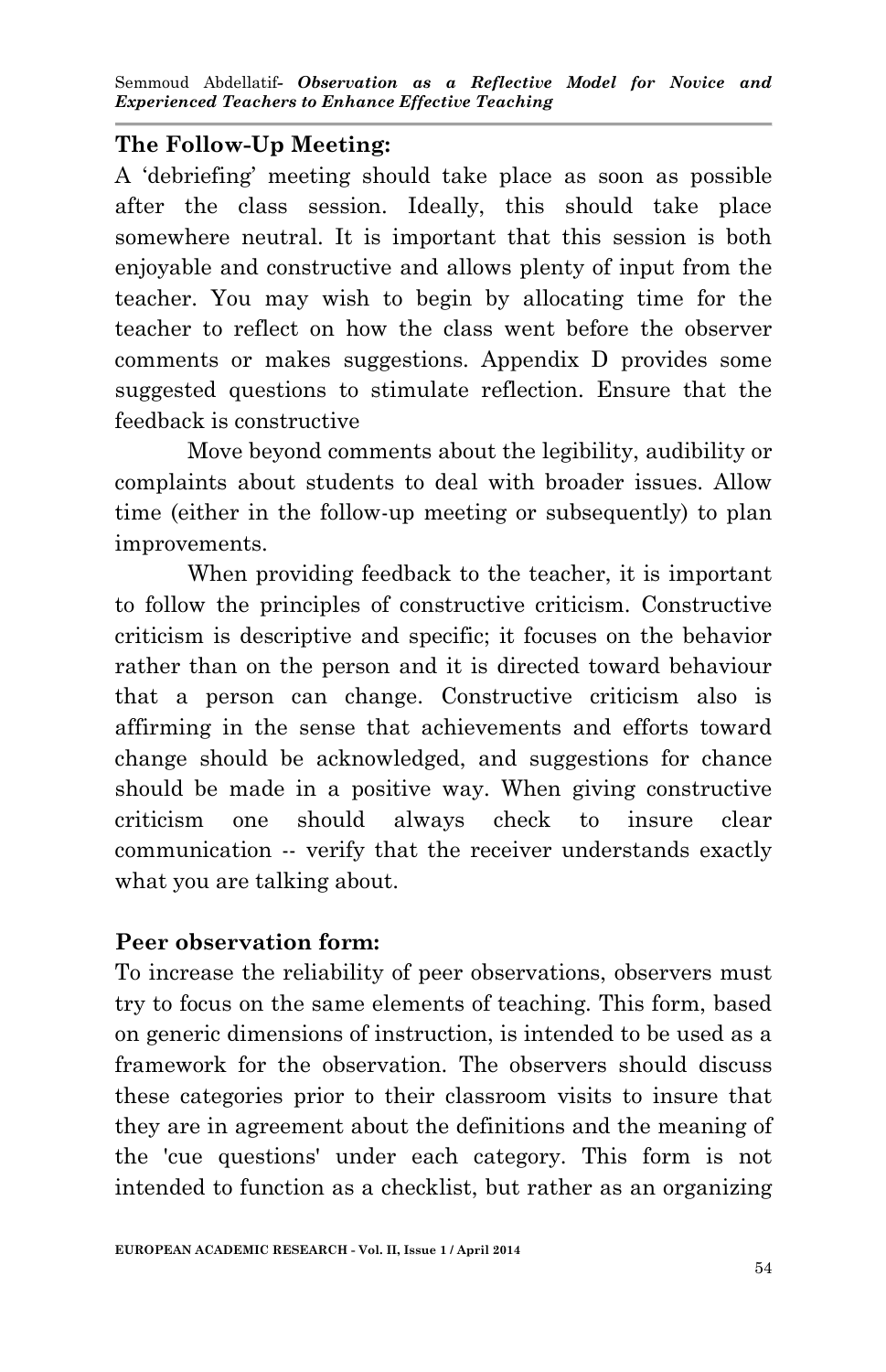framework for the observation itself and the (jointly-written) report on the observation. The cueing questions are neither exhaustive nor prescriptive; depending upon the course and the teaching method, some questions may not apply or additional questions might be necessary. The observation team and the teacher being observed should decide if modifications are required. In practice, the observers should look for specific evidence of performance under each category, with the understanding that they may not be able to observe all of these elements in the two classes they visit. Some of these questions relate to course materials that the observations teams should obtain from the instructor.

 In order to be most effective, teachers must know their students and be able to select from a broad repertoire of effective practices in order to design lessons that will meet their students' needs. In order to do this, teachers work together and use a variety of strategies to understand their students' strengths and challenges. Once firmly grounded in a deep knowledge of their students, collaboration provides a space for teachers to be active learners. They are able to examine and refine their practice continually by reading professional articles, observing their peers, discussing important questions of equity, and using evidence of student learning to reflect on the effectiveness of their instruction.

Effective teachers have a solid understanding of grade level standards and of literacy development–an understanding that includes a broader recognition of why and how these skills are important for all students. Based on this knowledge, teacher teams set clear goals for student learning and break those goals down into monthly and weekly objectives in order to ensure that every lesson and activity is connected to a larger purpose while still holding specific student outcomes in mind. They use a range of thoughtfully selected assessments to monitor student learning. In order to ensure that their high expectations are shared and concrete, teachers collectively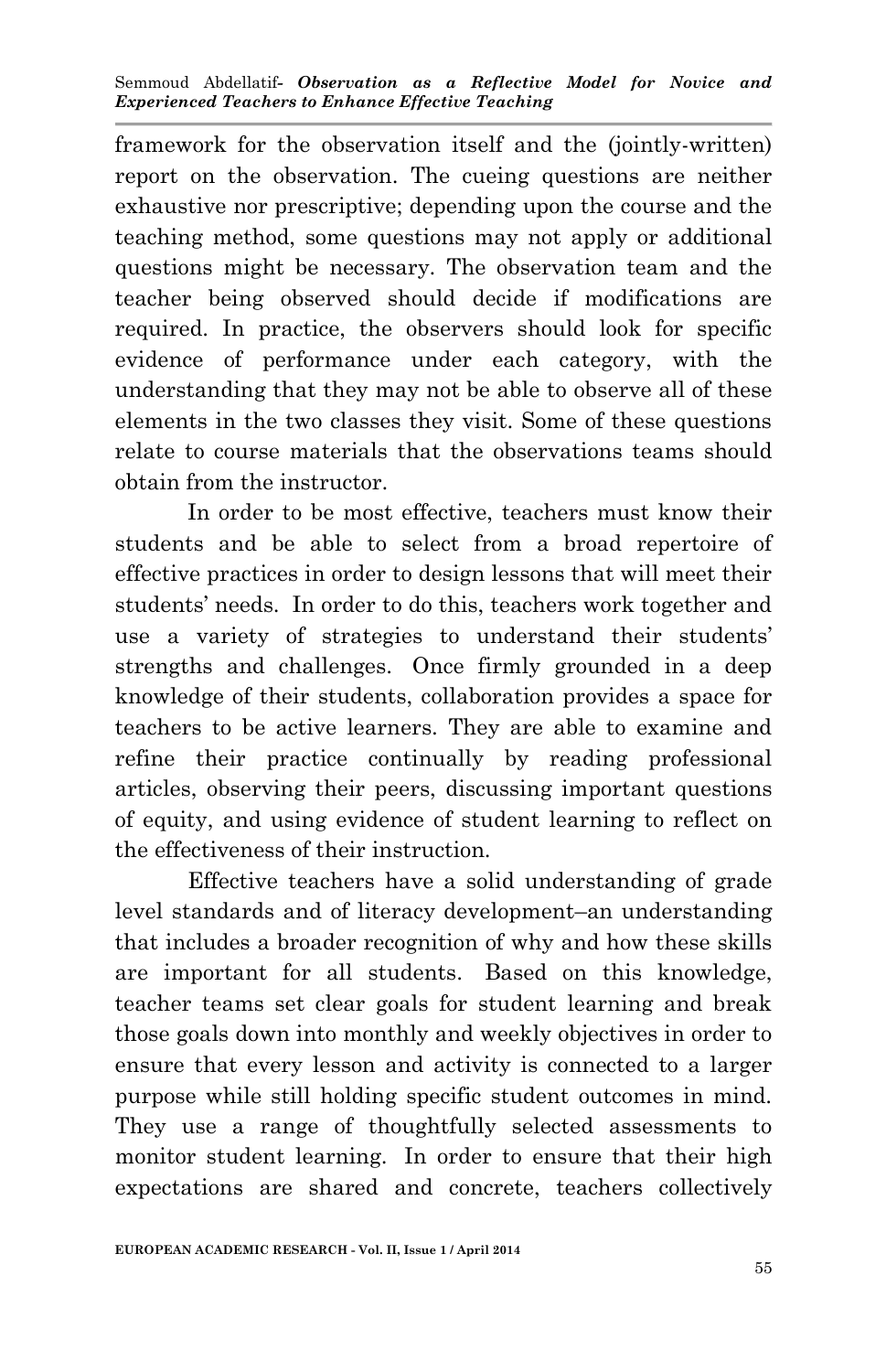define a standard of rigor and work together to select or design common ways of checking to see whether students have mastered the skills and standards that they have taught. They then carefully examine those results in order to inform their own learning and use these results to guide long-term planning. In other words effective teaching is summarised in three points:

> **Look Back:** Teachers examine student work and reflect on how their teaching helped or hindered students' mastery of a particular skill or standard.

> **Look Forward**: Informed by their students' rate of progress toward goals, teachers look at what is coming up in their curriculum, adjust their long term plans, and select a focus for their work that week.

> **Plan:** They work together to plan a lesson or series of lessons focused around a particular skill or standard, at times seeking to utilize key teaching strategies and practices that are the focus of the team's professional learning.

# **Conclusion**

Language has been rightly cited as a principal tool for learning when the language of education is not the mother tongue, the role of the teacher as a facilitator of these learning demands that the teacher possesses specific foreign language teaching competencies, skills and a high sense of personal linguistic proficiency in the language of education. However, when language teachers are also learners of that language, and not native speakers, the responsibility placed on language teaching education programmes is to transform the process of language teacher preparation into a never-ending quest for quality. Thus, language teachers become alert to review their teaching techniques and take initiatives that trigger betterment in achieving pedagogical and learning objectives.

The professional meetings of teachers, such as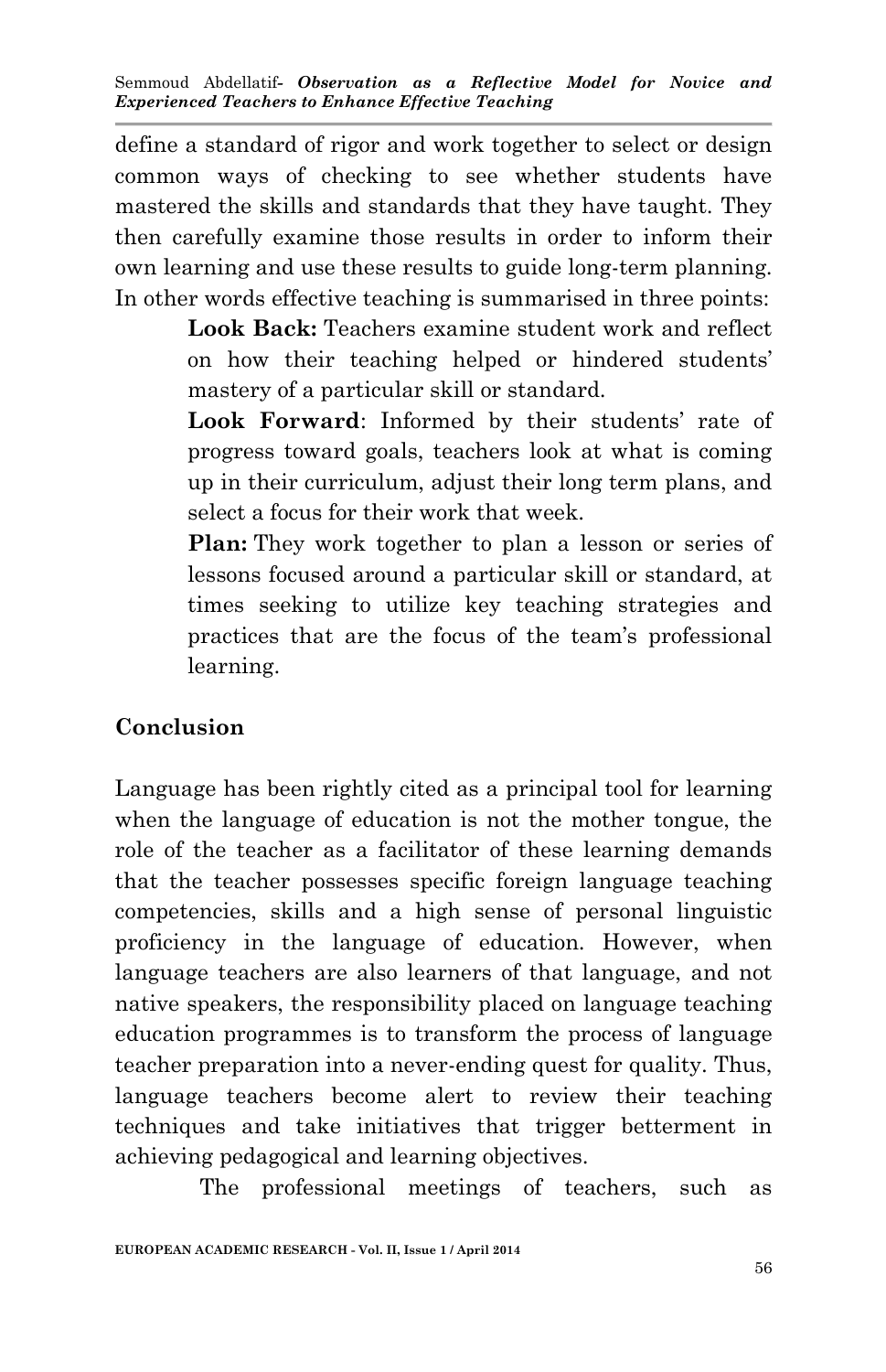seminars, study days and the like can be of great prominence for both experienced and novice teachers. What is worthy with these professional meetings is that they can be thoughtprovoking, especially when the exchange of teaching practices techniques and methodologies is prevalent. In this respect, in workshops experienced teachers display their knowledge of content (techniques and methodologies of the teaching skills) and knowledge of pedagogy. However, novice teachers take profit from it and may be, change thoroughly, their attitudes and views on teaching accordingly. These facts can engender a significant diversion to teacher education development; the concept towards which many teachers around the world are moving by exploring new procedures and strategies and implement them in their teaching practices. In addition to this, the enhancement can be towards developing attitudes that would lead to open doors of a variety of teaching perspectives.

#### **BIBLIOGRAPHY**

- Allright, D. and K. M. Bailey. 1990. *Focus on the Language Classroom*. Oxford. UP.
- Benmoussat, S. 2003. *Mediating language and Culture: An Analysis of the Cultural Dimension in the Newly Designed E.L.T Textbooks.* Unpublished Doctoral Thesis. University of Tlemcen.
- Dewey, J. 1933. *How We Think in Mental Discipline in Modern Education*. Edited by W. Kolesnick. Madison, WI: University of Wisconsin Press.
- Dewey, J. 1938. *Education and experience*. New York: Collier Macmillan.
- Ely, C.M. 1994. "Preparing Second Language Teachers for Strategy Instruction: An Integrated Approach." *Foreign Language Annals.*
- Freeman, D. 1989. *Teacher Training, Development and*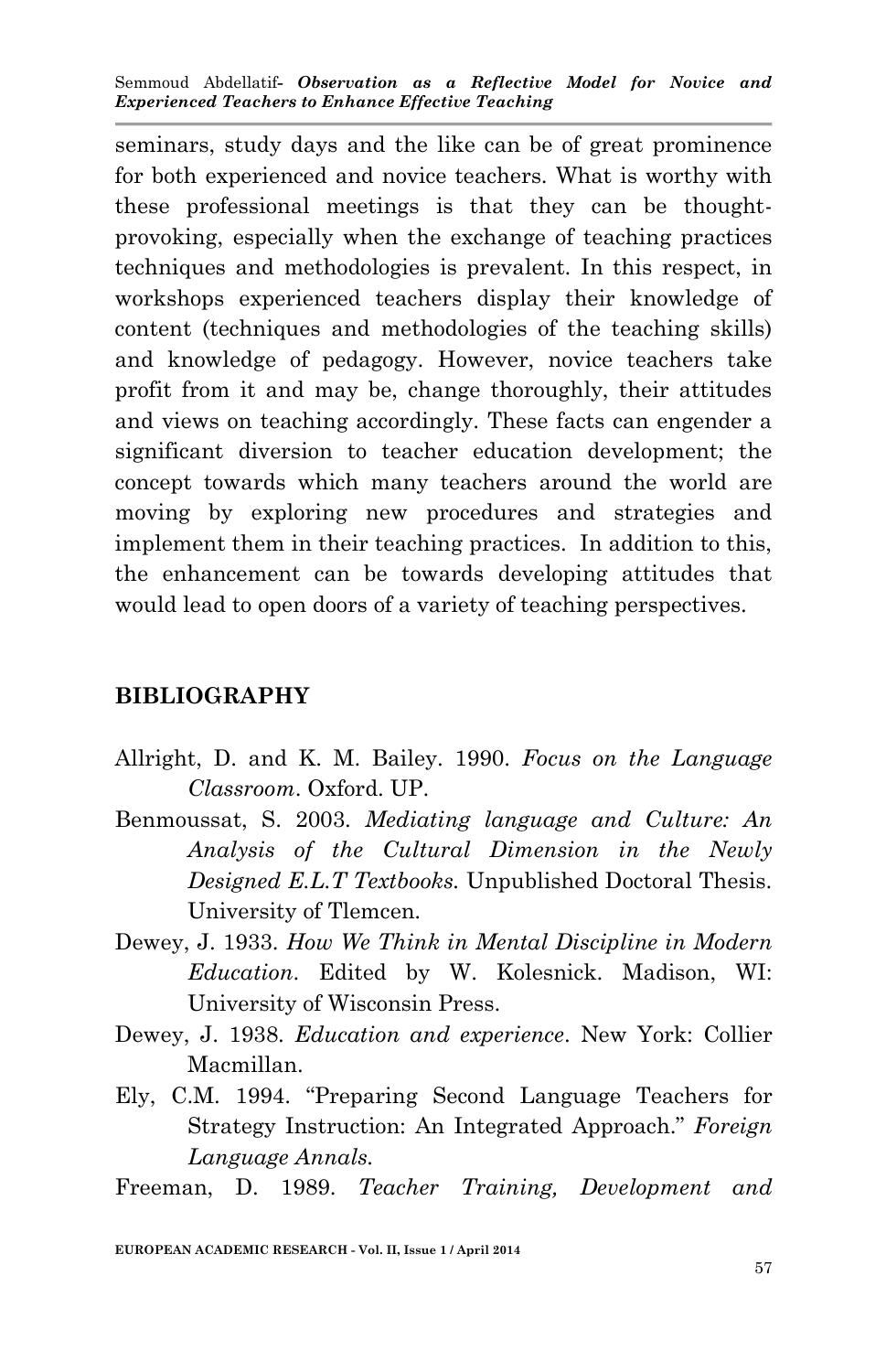> *decision-Making. A Model of Teaching and Related Strategies for Language Teaching Education*. Cambridge. Cambridge University Press.

- Freeman, D. 1996. *Teacher Learning in Language Teaching*. Cambridge: CUP.
- Greene, M. 1986. "Reflection and Passion in Teaching*.*" *Journal of Curriculum and Supervision* 2(1): 68-81.
- Griffiths, M. and Tanns. 1993. "Using Reflective Practice to link Personal and Public Theories." In *Teacher Education and the Social Conditions of Schooling,* edited by K. Zeichner and P. Liston. NewYork: Routledge.
- Harmer, J. 2001. *The Practice of English Language Teaching.* 3rd edition. Oxford University Press.
- Head, K. and P. Taylor. 1997. *Readings in Teacher Development.* Heinemann: English Language Teaching.
- Liston, D.P. and Zeichner, K.M. 1991. *Teacher Education and the Social Conditions of Schooling.* New York: Routledge
- Murray, J. 1994. *Why Teaching Portfolios?* Community College.
- Myers, C.B. 1997. "The Absence of Self-study in School-University Teacher Education Reform." Annual Meeting of the American Educational Research Association, Chicago.
- Nunan, D. 1989. *The Learner-centred Curriculum.* Cambridge: Cambridge University Press.
- Nunan, D. 1990 *Action Research in the Language Classroom.* Cambridge: Cambridge University Press.
- Nunan, D. and Lamb, C. 1996. *The self-directed Teacher: Managing the Learning Process.* Cambridge Press.
- Ourghi, R. 2002. *The Implications of Critical Reflection and Discourse Awareness for Educational Change: The Case of the Writing Curriculum Learner and Teacher Development at the University Level.* Unpublished Doctoral Thesis. University of Tlemcen.
- Pennington, M.C. 1990*.* "A Professional Development Focus for the Language Teaching Practicum." In Second Language